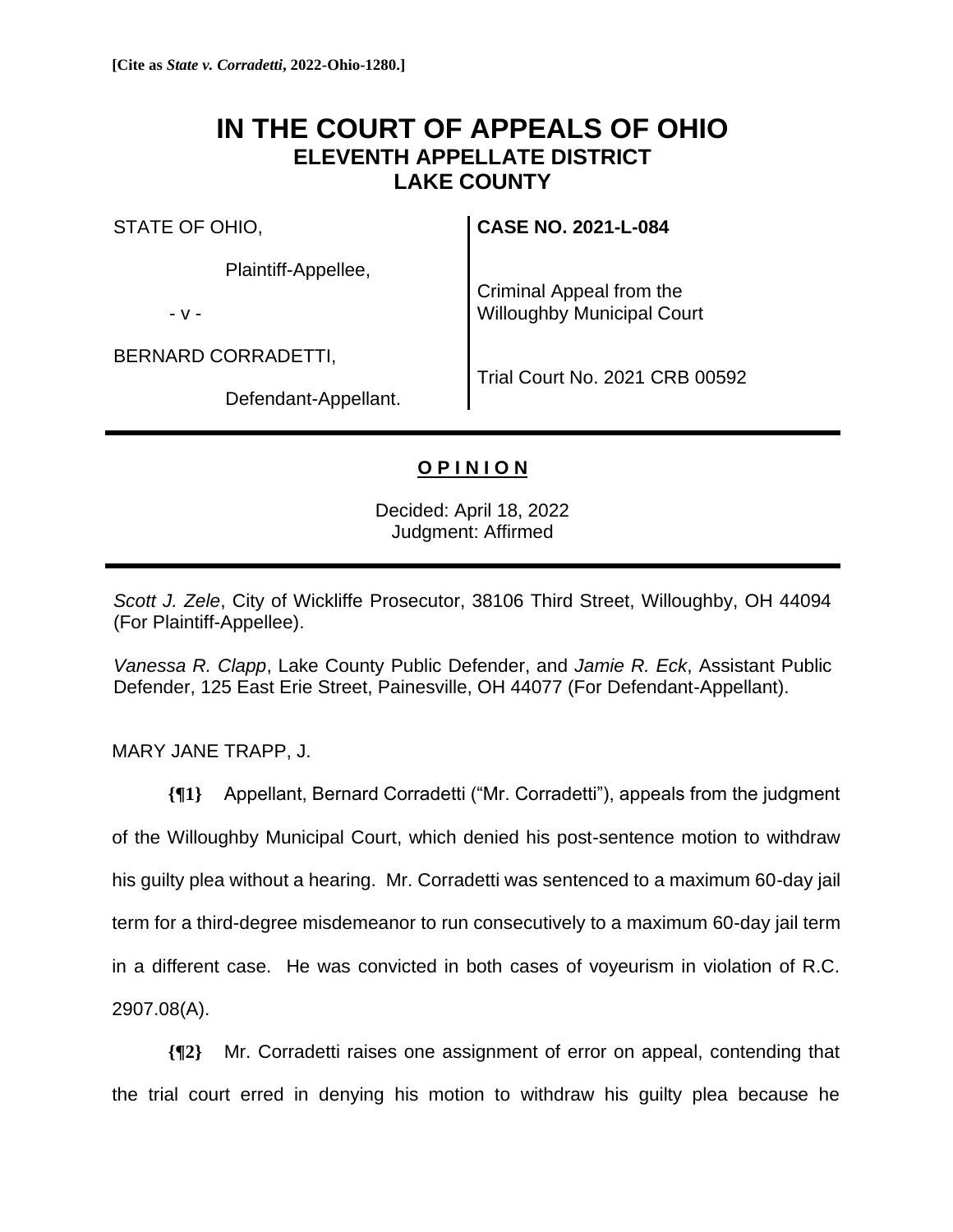erroneously relied on the advice of his counsel that if he pleaded guilty in this case on the day of the sentencing hearing in the first case, he would not receive a jail sentence, much less a maximum sentence. He also claims he was never informed of the potential penalties.

**{¶3}** A review of Mr. Corradetti's sole assignment of error reveals it is without merit. Mr. Corradetti's "buyer's remorse" is not enough to establish that a "manifest injustice" occurred sufficient to withdraw his guilty plea post-sentence. The trial court fulfilled its Crim.R. 11 obligation by ensuring Mr. Corradetti understood the effect of his plea, and then ensured, even though it was not required, that Mr. Corradetti's plea was voluntarily, knowingly, and intelligently made. There is no requirement for a trial court to inform defendants of potential penalties in petty misdemeanor cases. Further, bare allegations of counsel's ineffectiveness are not enough to overcome the presumption that a guilty plea is valid.

**{¶4}** The judgment of the Willoughby Municipal Court is affirmed.

## **Substantive and Procedural Facts**

**{¶5}** The state filed a complaint in the Willoughby Municipal Court charging Mr. Corradetti with one count of voyeurism, a third-degree misdemeanor, in violation of R.C. 2907.08(A). The charge arose from an incident in which Mr. Corradetti was watching a couple engaging in sexual relations while standing outside their hotel window. This incident occurred while Mr. Corradetti was on bond in another case, case no. 20-CRB-00590, where he was also charged with one count of voyeurism in violation of R.C. 2907.08(A) for a substantially similar crime at the same hotel.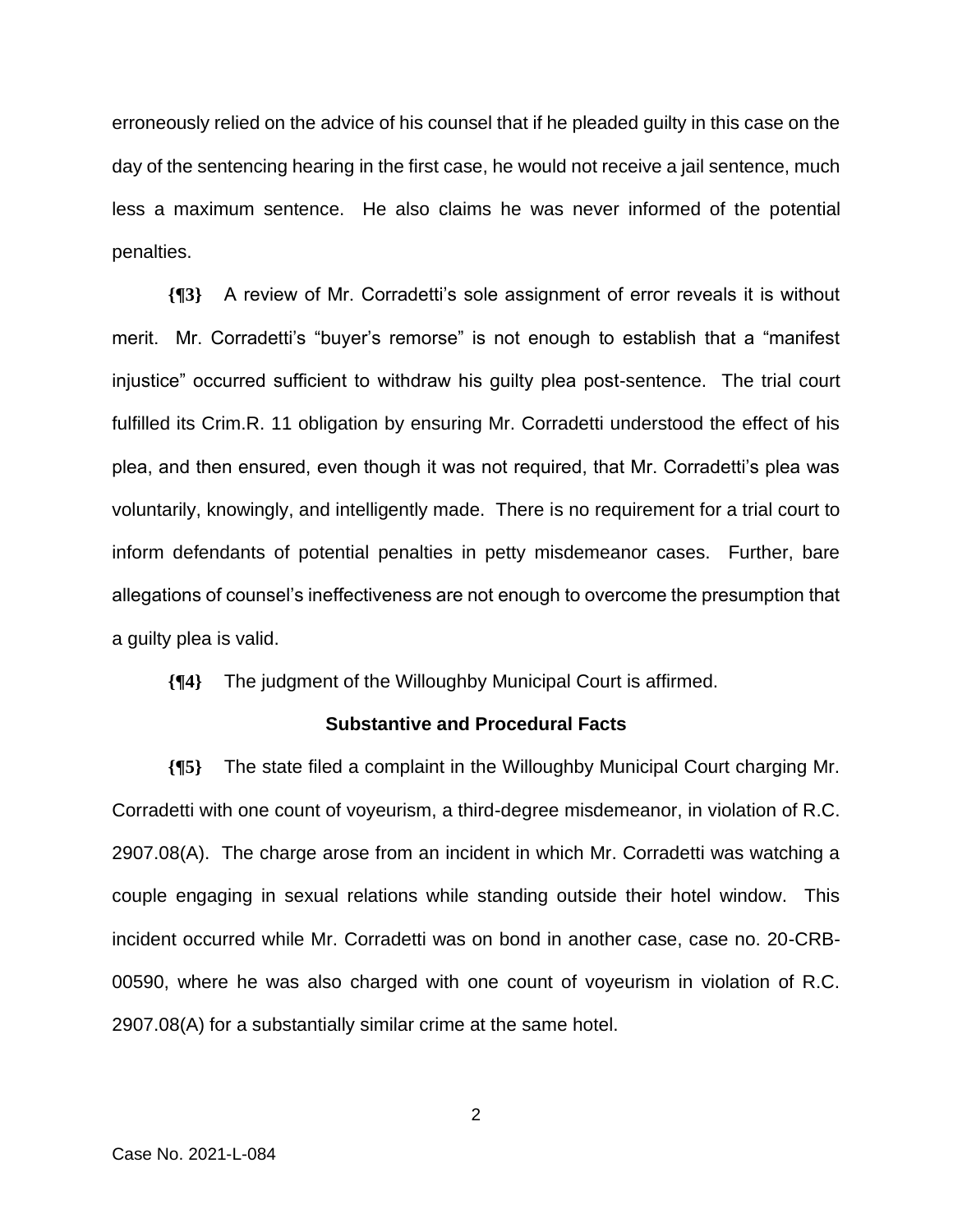**{¶6}** Before the sentencing hearing in case no. 20-CRB-00590, Mr. Corradetti informed the court that he would like to enter a plea of guilty in the instant case (case no. 21-CRB-00592).

**{¶7}** The court addressed the change of plea before proceeding to sentencing on both cases. The trial court informed Mr. Corradetti of his trial rights, i.e., that by pleading guilty he would be waiving his right to a jury trial, to confront witnesses and cross-examine them, to have the state prove its case beyond a reasonable doubt, and to remain silent. The court further apprised Mr. Corradetti that a guilty plea is a complete admission of guilt and that the court can proceed with sentencing the same day. The court also advised Mr. Corradetti that his status as a Tier II sex offender would be elevated to a Tier III sex offender due to his prior offenses. The court then verified whether anyone threatened or promised anything in exchange for his plea or if he was under the influence of drugs or alcohol; whether he was a U.S. citizen; and if he was satisfied with his attorney's representation.

**{¶8}** Mr. Corradetti pleaded guilty, and the court inquired as to the facts of the incident. Mr. Corradetti explained, "I was walking down the sidewalk. I seen a wide open curtain. I seen people having sex. I looked in and I watched." The victims reported the incident and told the police that they saw Mr. Corradetti watching. The court confirmed that it was the same hotel in Wickliffe, Ohio, as the first incident.

**{¶9}** The court accepted his plea and proceeded to sentencing on both cases.

**{¶10}** Defense counsel requested community control sanctions, contending that the Tier III sex offender requirements were punitive enough and that rehabilitation was necessary given Mr. Corradetti's sex addiction, which was supported by a letter from his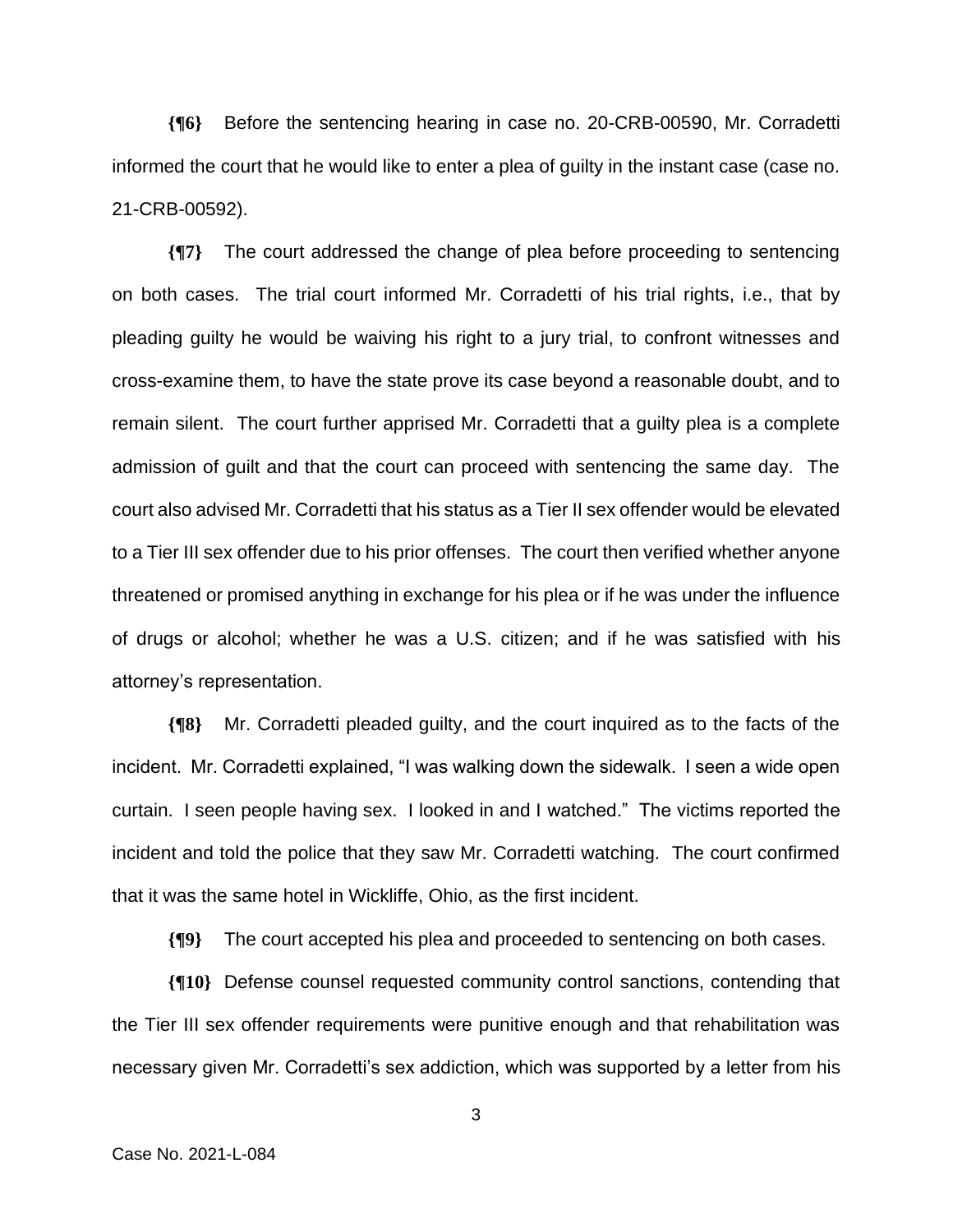sex offender/treatment counselor. Defense counsel also noted that Mr. Corradetti has his own landscaping business. Mr. Corradetti spoke on his own behalf, explaining that his sex addiction and his latest "binge" were due to the fact that he was molested as a child and that he stopped going to counseling after his mother died and due to the COVID epidemic.

**{¶11}** The trial court reviewed Mr. Corradetti's extensive criminal history, which dated back to 1980 and included six convictions for sexually oriented offenses, including unlawful sexual conduct with a minor, and at least ten cases where he was sentenced to a term in prison. In addition, he violated the terms of his bond in the first case and his judicial release while committing the instant offense. The court considered his counseling, noting that there has been a failure of rehabilitation since he was unable to follow the rules of probation and bond, and that his former Tier II sex offender status did nothing to prevent him from committing additional sex offenses.

**{¶12}** The court explicitly stated that it considered the misdemeanor principles of sentencing pursuant to R.C. 2929.21 and the factors pursuant to R.C. 2929.22. After finding that Mr. Corradetti was not amenable to a community control sanction and that his prior sanctions for prior sentences demonstrated the imposition of the longest jail term was necessary, the court sentenced Mr. Corradetti to a maximum 60-day jail sentence for a third-degree misdemeanor in the first case (case no. 20-CRB-00590), and a maximum 60-day jail sentence in the instant case (case no. 21-CRB-00592).

**{¶13}** The court ordered the sentences to be served consecutively to each other, finding that consecutive sentences were necessary to prevent Mr. Corradetti from committing future crime and to protect the public. The trial court also found that the instant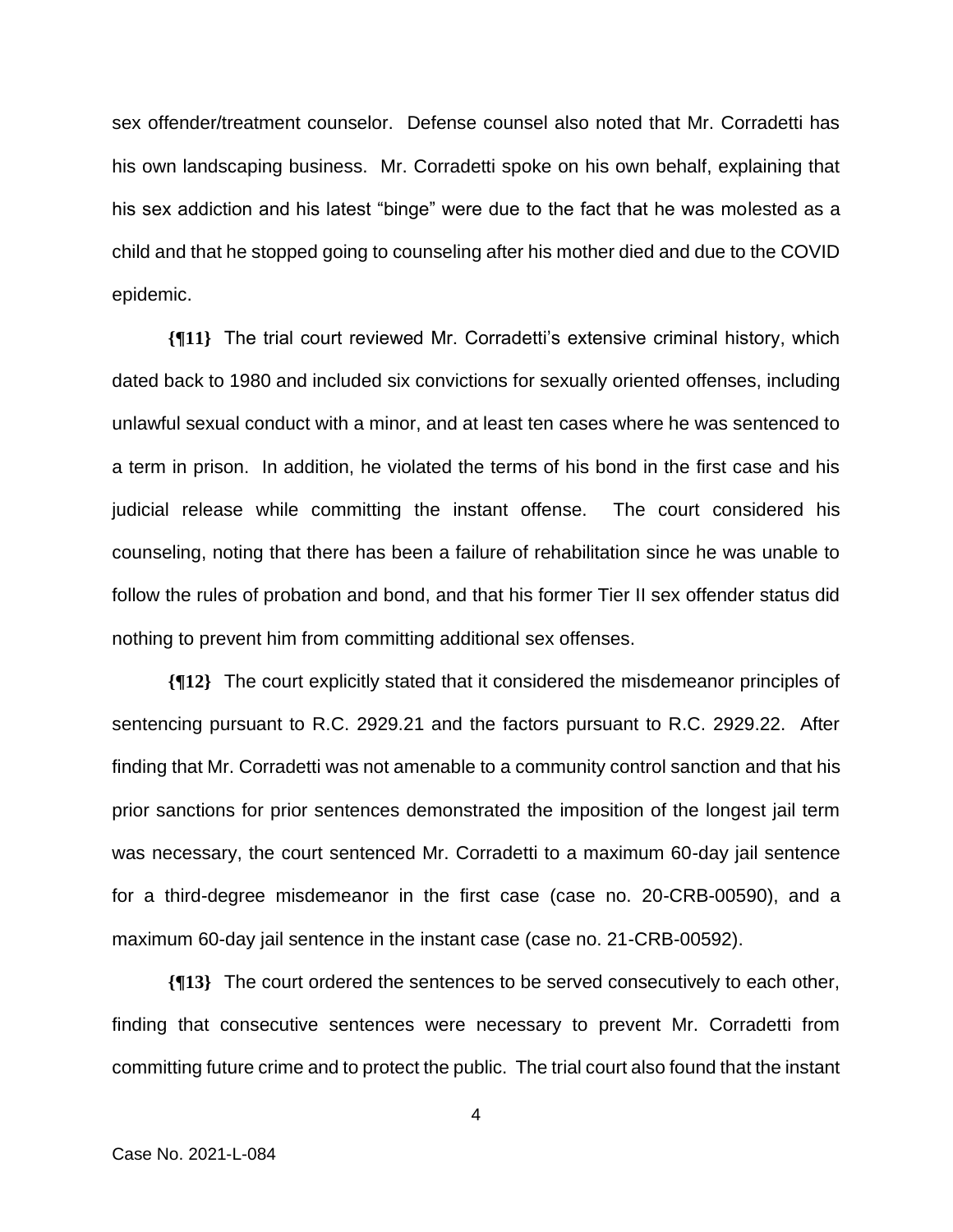offense occurred while case no. 20-CRB-00590 was pending and that the facts and circumstances of this crime, with the exception of the victims, were substantially similar to the first incident and occurred at the same location.

**{¶14}** Mr. Corradetti, pro se, filed a motion to withdraw his guilty plea, claiming that his counsel was ineffective for advising him that if he pleaded guilty on the day of sentencing in the first case (no. 20-CRB-00590), the prosecutor would not ask for jail time and/or ask for the sentences to be served consecutively. Thus, he was "forced to lie about being guilty."

**{¶15}** The trial court denied his motion without a hearing, finding that Mr. Corradetti failed to establish the existence of a manifest injustice.

**{¶16}** Mr. Corradetti raises one assignment of error on appeal:

**{¶17}** "The trial court erred to the prejudice of the defendant-appellant by denying his post-sentence motion to withdraw his plea in violation of his due process rights as guaranteed by the Fifth and Fourteenth Amendments to the United States Constitution and Sections 10 and 16, Article I of the Ohio Constitution."

## **Post-Sentence Motion to Withdraw Guilty Plea**

**{¶18}** In his sole assignment of error, Mr. Corradetti contends the trial court abused its discretion in denying his Crim.R. 32.1 motion to withdraw his guilty plea postsentence without a hearing because his counsel erroneously advised him that he would not receive a maximum sentence and he was not advised of potential penalties. Relying on his counsel's advice, he lied about his innocence.

**{¶19}** "A motion to withdraw a plea of guilty or no contest may be made only before sentence is imposed; but to correct manifest injustice the court after sentence may set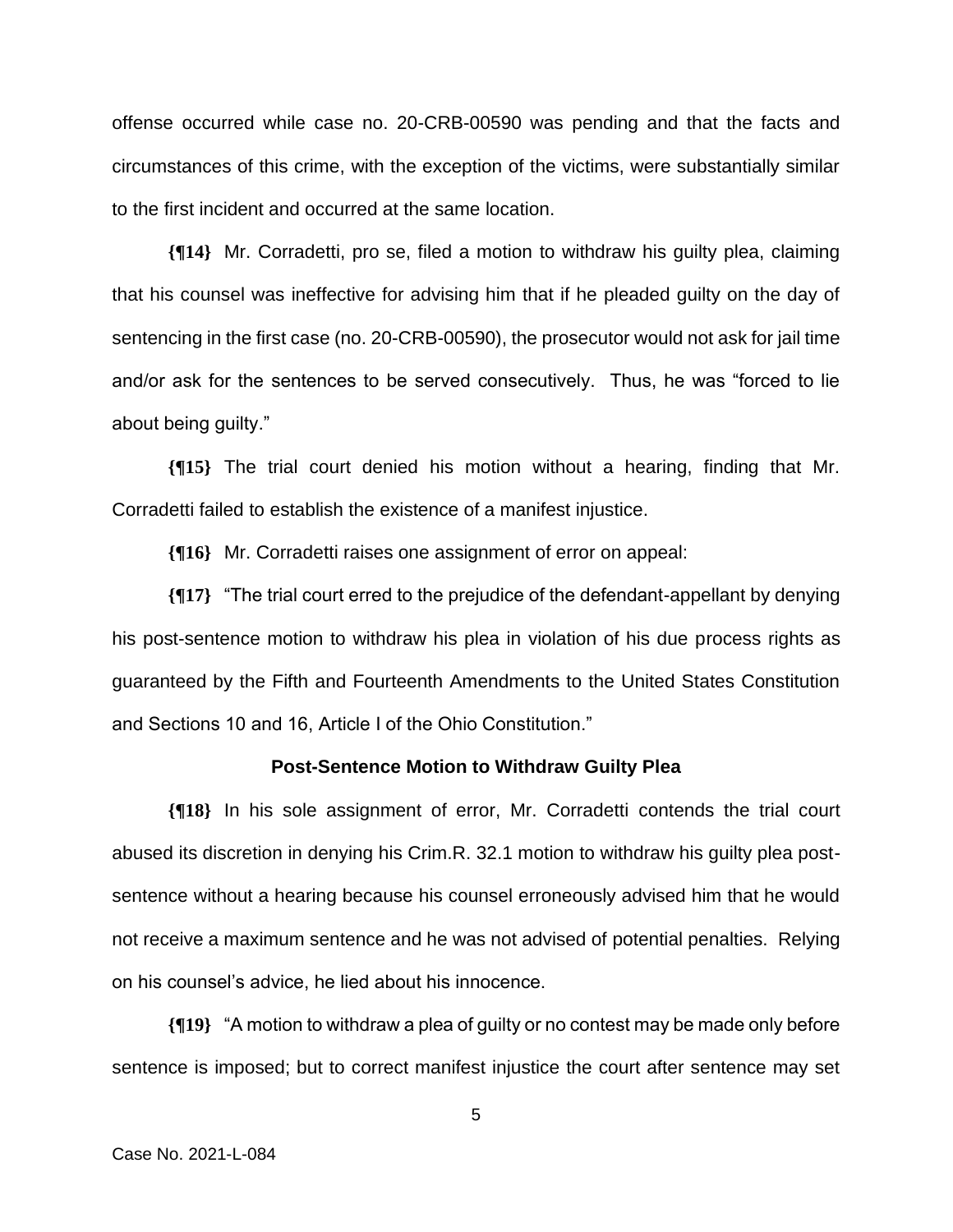aside the judgment of conviction and permit the defendant to withdraw his or her plea." Crim.R. 32.1. Here, appellant filed a post-sentencing motion to withdraw his guilty plea. To be entitled to relief, he must therefore show a manifest injustice. *State v. Ober*, 11th Dist. Portage Nos. 2018-P-0034 & 2018-P-0035, 2019-Ohio-843, ¶ 14.

**{¶20}** Manifest injustice is a clear or openly unjust act, and extraordinary circumstances must exist before granting a post-sentencing motion to withdraw. *State v. Wilfong*, 11th Dist. Lake No. 2010-L-074, 2011-Ohio-6512, ¶ 12. "The rationale for this high standard is 'to discourage a defendant from pleading guilty to test the weight of potential reprisal, and later withdraw the plea if the sentence is unexpectedly severe.'" *State v. Robinson*, 11th Dist. Lake No. 2011-L-145, 2012-Ohio-5824, ¶ 14, quoting *State v. Caraballo*, 17 Ohio St.3d 66, 67, 477 N.E.2d 627 (1985).

**{¶21}** An appellate court analyzes a trial court's decision regarding a motion to withdraw a guilty plea based on an abuse of discretion standard. *State v. Gibbs*, 11th Dist. Trumbull No. 98-T-0190, 2000 WL 757458, \*2 (June 9, 2000). An abuse of discretion is the trial court's "'failure to exercise sound, reasonable, and legal decision-making.'" *State v. Beechler*, 2d Dist. Clark No. 09-CA-54, 2010-Ohio-1900, ¶ 62, quoting *Black's Law Dictionary* 11 (8th Ed.2004).

**{¶22}** Appellate courts also apply an abuse-of-discretion standard in reviewing whether a trial court errs in deciding a Crim.R. 32.1 motion to withdraw without a hearing. *State v. Green*, 11th Dist. Trumbull No. 2018-T-0063, 2019-Ohio-1303, ¶ 24.

**{¶23}** "While a trial court must conduct a hearing to determine whether there is a reasonable and legitimate basis for the withdrawal of a guilty plea if the request is made before sentencing, the same is not true if the request is made after the trial court has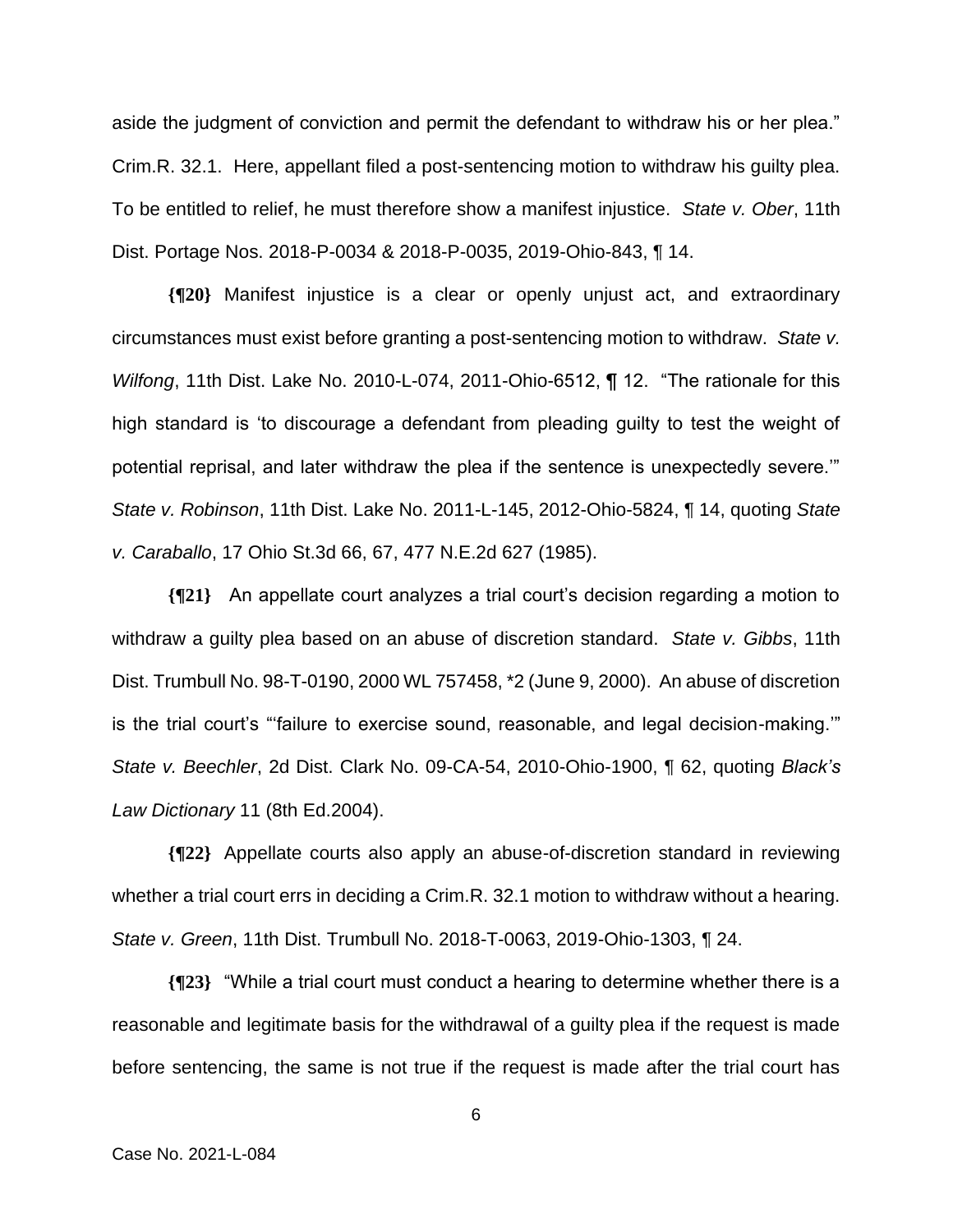already sentenced the defendant. *State v. Xie*, 62 Ohio St.3d 521, 584 N.E.2d 715 (1992), paragraph one of the syllabus. "A trial court need not hold an evidentiary hearing on a post-sentence motion to withdraw a guilty plea if the record indicates the movant is not entitled to relief and the movant has failed to submit evidentiary documents sufficient to demonstrate a manifest injustice." (Citation omitted.) *State v. Caskey*, 11th Dist. Lake No. 2010-L-014, 2010-Ohio-4697, ¶ 11. Moreover, if the record, on its face, conclusively and irrefutably contradicts a defendant's allegations in support of his Crim.R. 32.1 motion, an evidentiary hearing is not required. *State v. Madeline*, 11th Dist. Trumbull No. 2000- T-0156, 2002 WL 445036, \*6 (Mar. 22, 2002); *State v. Zimmerman*, 11th Dist. Geauga No. 2013-G-3146, 2014-Ohio-1152, ¶ 14.

**{¶24}** "The good faith, credibility, and weight to be given to assertions made by a defendant in support of a motion to withdraw a guilty plea are matters to be resolved by the trial court." *State v. Conteh*, 10th Dist. Franklin No. 09AP-490, 2009-Ohio-6780, ¶ 15, citing *State v. Smith*, 49 Ohio St.2d 261, 264, 361 N.E.2d 1324 (1977). *See also State v. Peete*, 11th Dist. Trumbull No. 2018-T-0094, 2019-Ohio-2513, ¶ 13-18.

**{¶25}** As our review of the facts indicates, the trial court did not abuse its discretion in denying Mr. Corradetti's motion without a hearing because the record "conclusively and irrefutably" contradicts his allegations. More specifically, there is nothing to indicate that Mr. Corradetti's plea was not made voluntarily, knowingly, and intelligently or that his counsel was ineffective.

**{¶26}** "A trial court's obligations in accepting a plea depend upon the level of offense to which the defendant is pleading." *State v. Jones*, 116 Ohio St.3d 211, 2007- Ohio-6093, 877 N.E.2d 677, ¶ 6.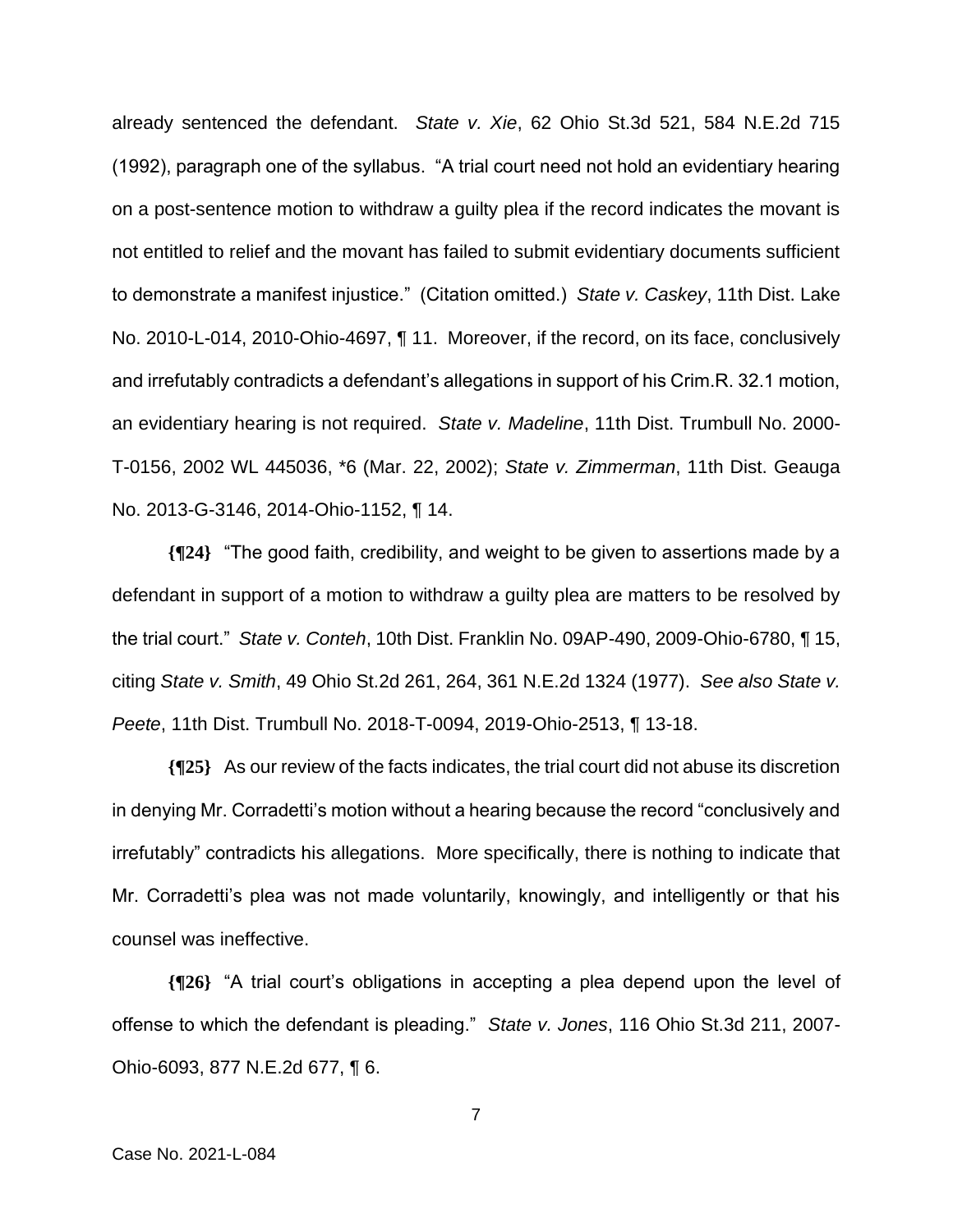**{¶27}** Crim.R. 11 sets forth distinct procedures, depending on the classification of the offense involved. *Jones* at ¶ 11. The Supreme Court of Ohio has held that before accepting a guilty or no contest plea to a *petty offense* (which involves potential incarceration of up to six months per Crim.R. 2(D)), the court is only required to inform the defendant of the *effect* of the plea being entered. *Jones* at ¶ 20; Crim.R. 11(E).

**{¶28}** Thus, there is no requirement that the trial court inform the defendant of the potential penalties. *See State v. Cooper*, 11th Dist. Ashtabula Nos. 2015-A-0042, et al., 2016-Ohio-4730, ¶ 27 (The court was not required to inform the appellant of the various pleas available, the potential penalties for any of the charges, or that it could impose consecutive sentences and "stack the fines" prior to accepting the appellant's guilty plea to petty misdemeanor offenses).

**{¶29}** In this case, during the Crim.R. 11 colloquy, the trial court not only ensured Mr. Corradetti understood the effects of his plea, but also that it was voluntarily, knowingly, and intelligently made and that he was satisfied with his representation. Furthermore, Mr. Corradetti admitted to committing the act and described the facts of the incident for the court.

**{¶30}** Nor did Mr. Corradetti establish his counsel was ineffective. "'Ineffective assistance of counsel can provide a basis for seeking a post-sentence withdrawal of a guilty plea.'" *State v. Leifheit*, 2d Dist. Clark No. 2019-CA-78, 2020-Ohio-5106, ¶ 26, quoting *State v. Griffin*, 2d Dist. Clark No. 2014-CA-123, 2016-Ohio-229, ¶ 15. "'When the alleged error underlying a motion to withdraw a guilty plea is ineffective assistance of counsel, the defendant must show that (1) trial counsel's performance was deficient; and (2) there is a reasonable probability that, but for counsel's errors, the defendant would not